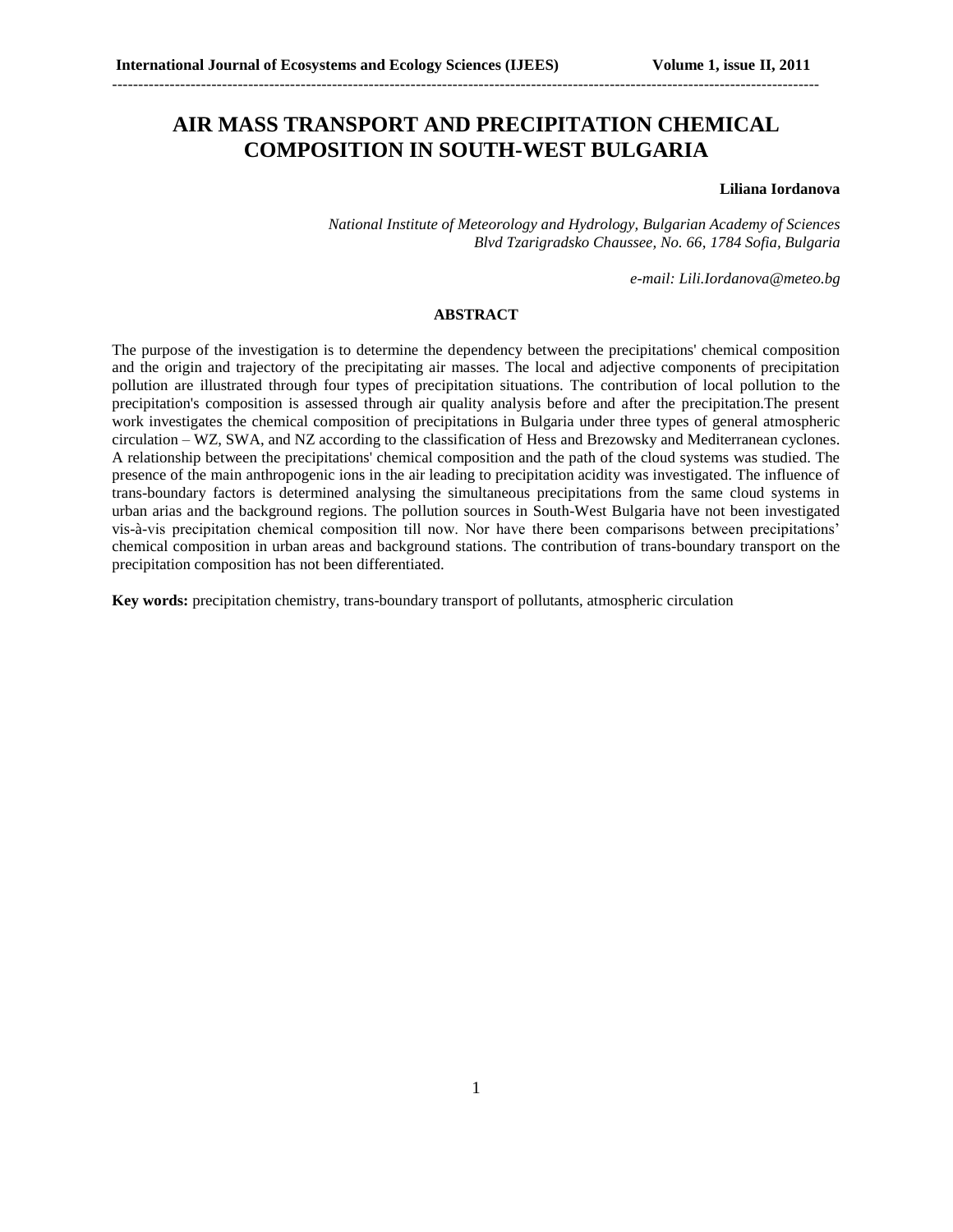### **BACTERIOLOGICAL WATER QUALITY OF SURFACE SPRINGS AROUND LAKE OHRID**

---------------------------------------------------------------------------------------------------------------------------------------

**Lence Lokoska<sup>1</sup> , Simon Lokoski<sup>2</sup> , Kristijana Lokoska<sup>2</sup>** *,*

*<sup>1</sup>Hydrobiological Institute, Ohrid, Macedonia, <sup>2</sup>Medical Faculty, Univerzitet St. Ciryl and Methodius, Skopje, Macedonia*

*Email[:lokoskalence@yahoo.com](mailto:lokoskalence@yahoo.com)*

#### **ABSTRACT**

The ancient Lake Ohrid is an oligotrophic, cold oligomictic, calcareous, graben, mark lake, mostly fed with spring water from the numerous sublacustrine and coastal sources. Besides tributaries, the main input comes from the numerous karstic springs around the lake. The bacteriological quality of spring waters around Lake Ohrid were evaluated. Samples were collected from 8 natural springs (St. Naum, St. Petka, St. Bogorodica, Korita, Elsani, Biljanini, Hydrobioloski and Kalista springs) and analysed for total coliforms, enterococcus bacteria, *Escherichia coli, Clostridium perfringens* and parameters of ecological aspect (heterotrophic, proteolytic, amilolytic, lipolytic and phosphorusmineralizing bacteria). Standard methods were used, with general and selective nutrient media and membrane filter method.Based on results, received from the bacteriological analyses of surface springs around the Lake, in general, from ecological aspect, we can conclude that all the investigated parameters have values characteristic for pure spring water. This state is a result of a low biodegradable organic matter concentrations. The total bacterial counts (heterotrophs) ranged from 18 to 612 bact.ml<sup>-1</sup>. The values obtained for bacteria which mineralize organic matter of protein, sugar or fat origin are small or insignificant. Also, phosphorusmineralising bacteria suggests a small concentrations of phosphorus. The coliform organisms, although in small amounts, were present almost in all springs. Enterococci and *E. coli* occur occasionally after rainy periods. Three springs were heavily contaminated. Bazed on criteria which used the ratio of faecal coliform to faecal streptococci, all springs studied may be contamined with human and animal wastes. It is concluded that the spring waters studied are unsuitable for human consumption unless disinfected.

**Keywords**: surface springs, Lake Ohrid, water quality, bacteria,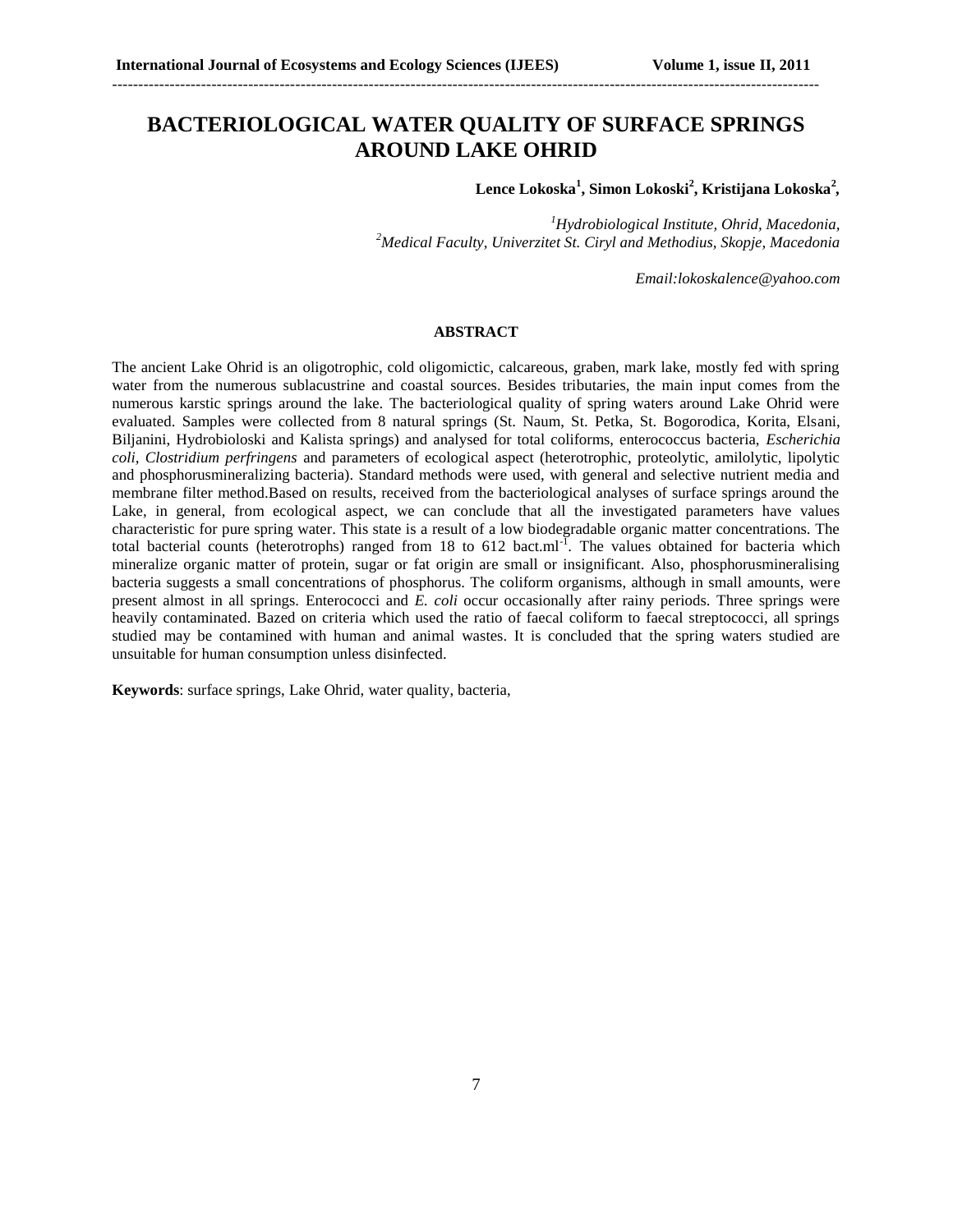## **A SURVEY OF BIOAVAILABLE FRACTION OF PERSISTANT ORGANIC POLLUTANTS IN THE POLLUTED AREAS ON LAKE SHKODRA**

---------------------------------------------------------------------------------------------------------------------------------------

### Anila Neziri<sup>1</sup>, Pranvera Lazo<sup>2</sup>, Albrecht Paschke<sup>3</sup>

<sup>1</sup>Dep. of Biochemistry, Faculty of Natural Sciences, University of Shkodra, Albania *²Dep. of Chemistry, Faculty of Natural Sciences, University of Tirana, Albania <sup>3</sup>Dept. of Ecological Chemistry, UFZ Centre for Environmental Research Leipzig, Germany*

*E-mail: [anilaneziri@yahoo.com](mailto:anilaneziri@yahoo.com)*

#### **ABSTRACT**

The Shkodra Lake is located on the border between Montenegro and Albania and is the largest lake in Balkan. During the last decades, the anthropogenic pollution is going to be significant in this area. The exposure of aquatic biota to certain HOPs is of immediate concern because of the ability of some of these compounds to bioaccumulate and induce either lethal or sub-lethal toxicity including mutagenic, carcinogenic, teratogenic and endocrine disrupting effects on species at all tropic levels and in doing so disrupt the normal functioning of the whole ecosystem. Consequently, the regulatory monitoring and risk assessment of hydrophobic contaminants in surface waters is generally hampered by the inability to measure reliably these low (and sometimes fluctuating) concentrations. In order to solve this problem and to monitor the bioavailable fraction of more hydrophobic organic micropollutants is used the laboratory extraction of water samples by using a polymeric material as a receiving phase as polydimethylsiloxane (PDMS) the most applied polymer. The concentrations of a number of PAHs in lake Shkodra water ranged from 0.01-5 ng/L.

**Key words:** PDMS, PAH, HOP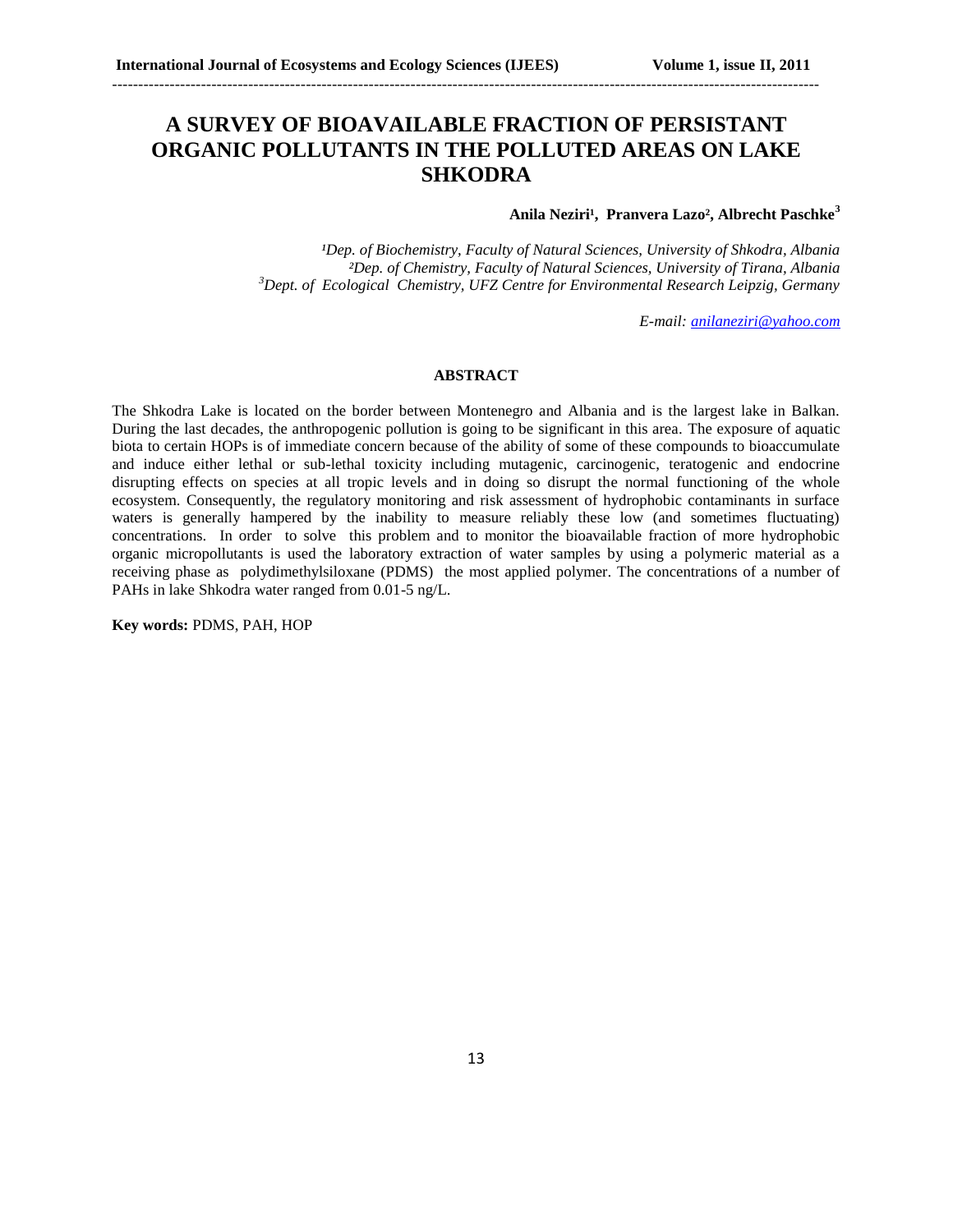# **CYANOBACTERIA FROM SHKODRA LAKE AND HISTOLOGY OF LARVAE HYPOPHTHALMICHTHYS MOLITRIX (Valenciennes 1844)**

---------------------------------------------------------------------------------------------------------------------------------------

**Neira Medja<sup>1</sup> Edmond Panariti<sup>2</sup>Nefail Biba<sup>2</sup>Ariana Striniqi<sup>1</sup>**

*<sup>1</sup> Department of Biology , University of Shkodra, Albania <sup>2</sup> Agricultural University of Tirana, Faculty of Veterinary Medicine, Department of Veterinary Public Health e-mail:iramedja@ymail.com*

### **ABSTRACT**

The aim of this study was to find out how crude extract of cyanobacteria can influence larval development of hypophthalmichthys on the basis of embryo-larval toxicity test and histological changes of liver of larvae hypophthalmichthys aexposed 30 days to the crude extract of cyanobacteria with the cumulative concentration 9.0 μg  $1<sup>-1</sup>$  (medium concentration of the extract) and 0.9 μg  $1<sup>-1</sup>$  (low concentration of the extract) of microcystins LR, RR and YR. The experiments were finished after 30 days. Evaluation of the tests was based on the OECD guideline for testing chemicals, direction 210 from 1992. Liver sections were stained with haematoxylin-eosin and using light microscopy. The extract with medium concentration caused an increase in malformed and dead larvae. The extract with low concentration caused an increase in dead larvae. Vacuolisation of hepatocytes accompanied by damage of nuclei (pyknosis,) were found in the group exposed to the low concentration of the extract. Necroses of hepatocytes with vacuolization and nuclei damage (pyknosis, karyolysis,) were found in the group exposed to the medium concentration of the extract. The degree of damage depended on the concentration of the extract.

*Keyword:* cyanobacteria, malformations, fish, histology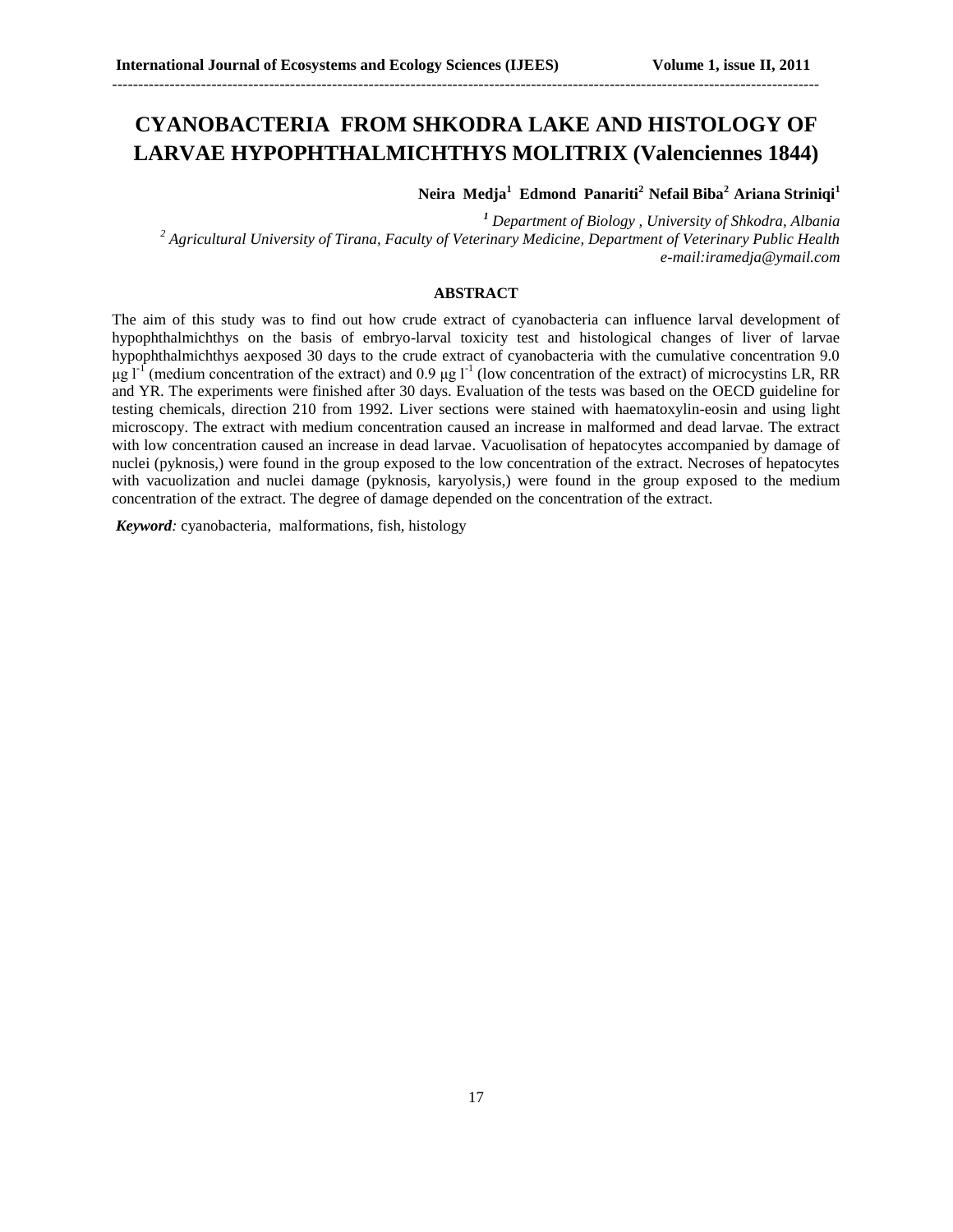### **SOME ENDAGERED COLOPTERASPECIESOF NORTHERN ALBANIA**

---------------------------------------------------------------------------------------------------------------------------------------

**Ariana STRINIQI LAÇEJ1\*** , **Kastriot MISJA<sup>2</sup>** , **Neira MEDJA<sup>1</sup>** ,

*Department of Biology, University of Shkodra, University of Tirana, Faculty of Natural Sciences*

*\*e-mail: [a.striniqi@yahoo.com](mailto:a.striniqi@yahoo.com)*

#### **ABSTRACT**

In this study we are going to present some Northern Albanian Coleoptera species, endangered in their habitats,which have also their perilous categories at the national level based on the Red List of IUCN (International Union for the Protection of Nature). There are exactly 12 Coleoptera species with their risked categories: VU (6 species), EN (2 species), LR (2 species), CR (2 species). These data are derivative of a several-year monitoring, based on expeditions carried out in different areas of the country.We think that there are lots of causes of their peril, but the most important to be highlighted are the destruction of their habitats, the collection before egg emplacement, chemical –organic contamination of waters (for water insects) etc. To prevent these risks we should take measures for the protection and preservation of the habitats, to elude commercial collections. Meanwhile, we should investigate thoroughly on ecological research and should monitor endangered species and their habitats, especially those from EN category (Calosoma sycophanta, Gymnopleurus mopsus) and CR category (Osomderma eremite, Rosalia alpina).

**Key words** Coleoptera, Chrysomelidae family, Albania, Malësia e Madhe Region.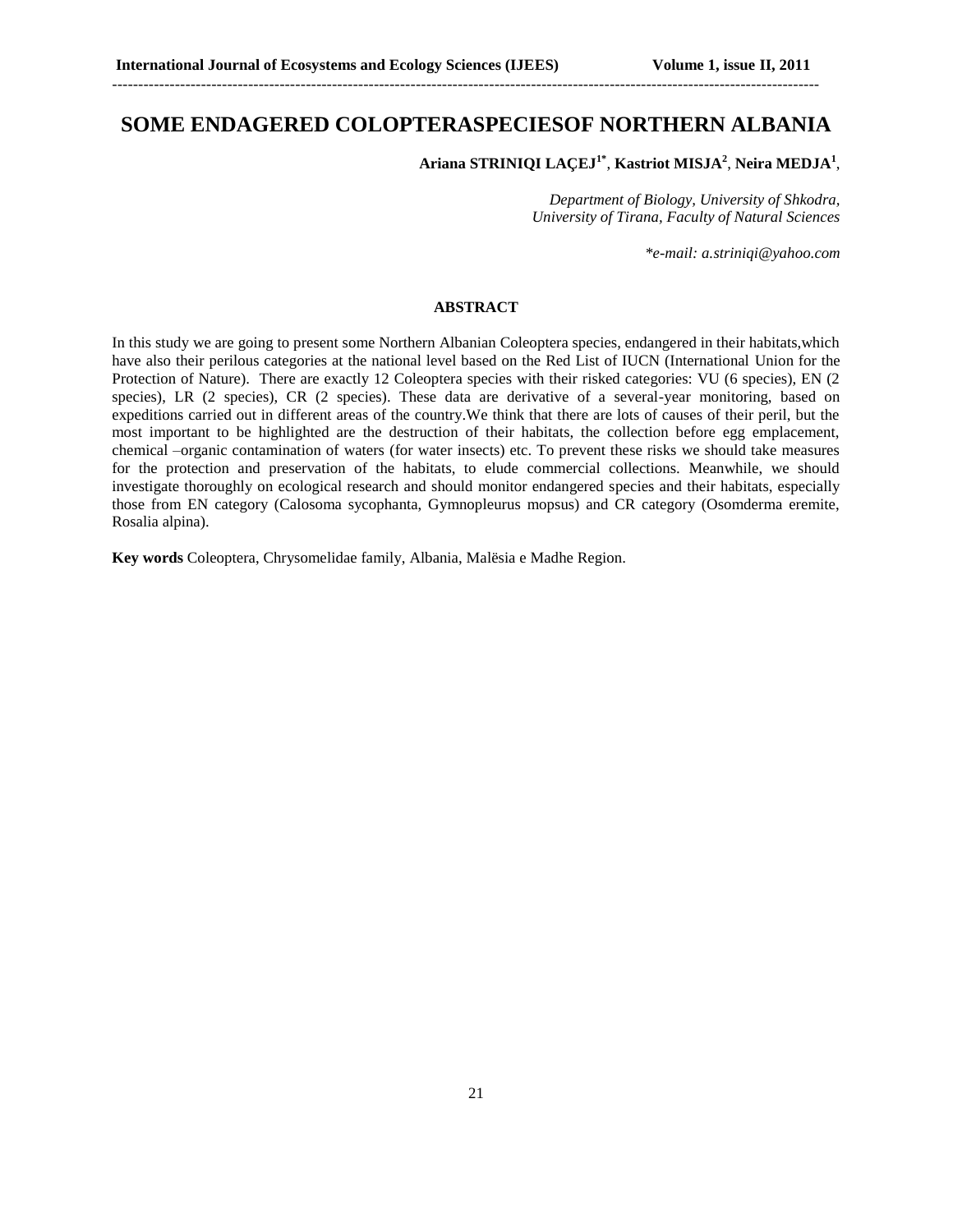## **THE PARTICULARITIES OF CHEMICAL POLLUTANTS ACCUMULATION IN DIFFERENT COMPONENTS OF FOREST ECOSYSTEMS IN MOLDOVA**

---------------------------------------------------------------------------------------------------------------------------------------

**Begu Adam**

*Institute of Ecology and Geography, Ecobioindication and Radioecology Laboratory – Republic of Moldova*

*Email:adambegu@gmail.com*

#### **ABSTRACT**

The study performed in 34 forest ecosystems in the Republic of Moldova indicates that there are certain particularities concerning differential accumulation of heavy metals in abiotic and biotic ecosystem components and possible sources of pollution. The results of the chemical analysis of the six studied chemical elements (Cu, Zn, Cd, Pb, Cr and Ni) show that none exceeded maximum permissible concentration in the *soils* of our forests. It has been evaluated that *trees* tend to accumulate Zn, Cu, Pb, Cd and Ni which is confirmed by high concentration of these elements in the litter of representative species. *Mosses* intensely accumulate Pb, Cd, Cr*,* whereas *lichens* proved to be the best accumulators of Cu, Pb and Cr. In particular, the litter layer and mosses accumulate better Cd than lichens do, which indicate the possibility of their use in monitoring of environment pollution with Cd. In all cases mosses and lichens accumulated more Cr than the litter does, which probably involves a cross-border penetration of the pollutant by air. Ni is accumulated better by trees, because the element content in the litter prevails over that in lichens and mosses. Its origin can be both ground and air.Taking into consideration investigated bio accumulator's cumulative properties and distribution uniformity, the following species are recommended to be applied in the monitoring of ecosystems pollution with heavy metals within the Republic of Moldova: oak - *Quercus robur*, mosses - *Hypnum cupressiforme*, lichens - *Parmelia sulcata* and mollusks - *Helix pomatia.*

**Key words:** ecobioindication, heavy metals, pollution, forest ecosystems, mosses, lichens, mollusks.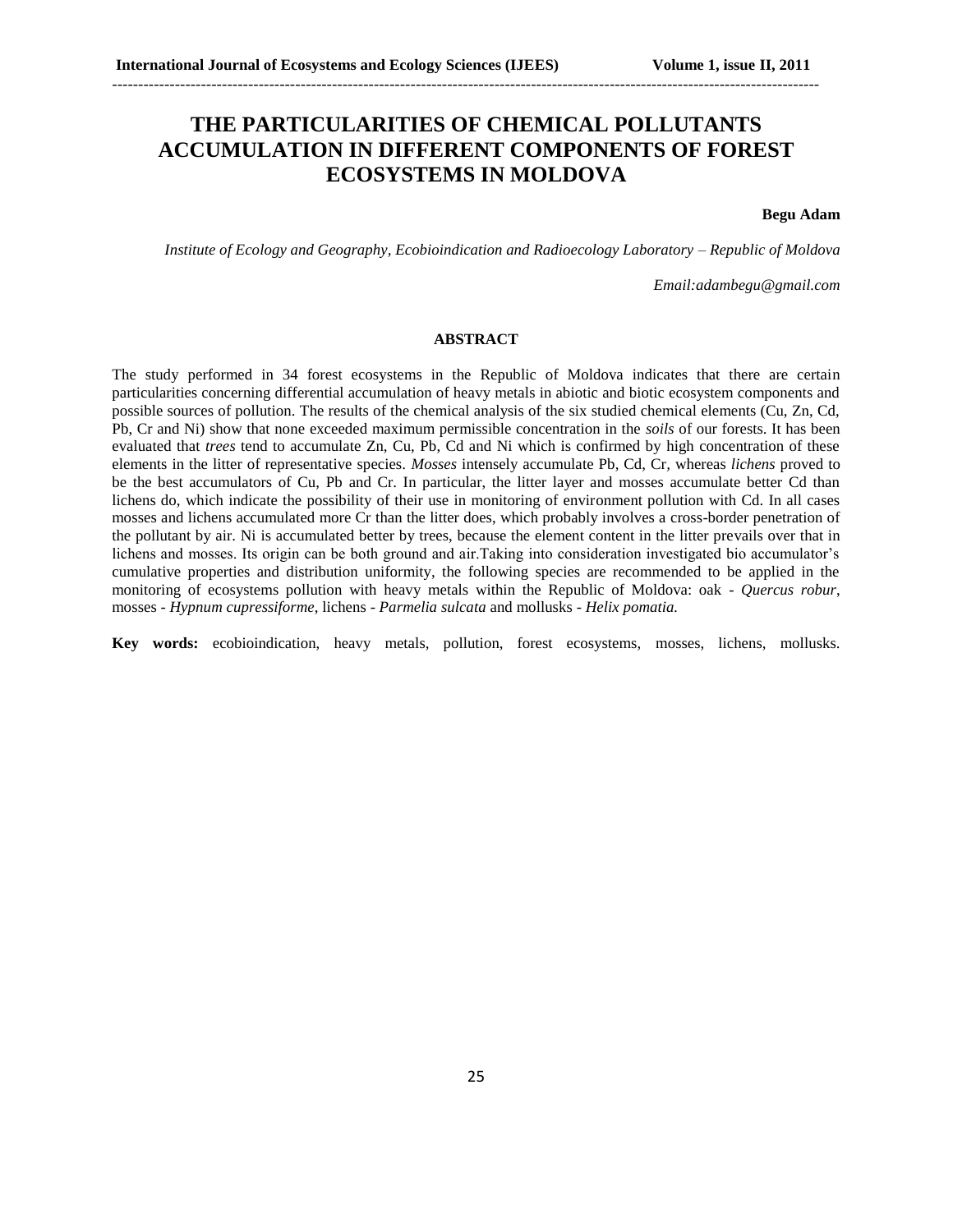## **ADSORPTION AND RECOVERY OF SRG EXTRA FROM ACTIVATET CARBON USED IN WATER SYSTEM STUDIES**

---------------------------------------------------------------------------------------------------------------------------------------

### **Liljana KOLA<sup>1</sup> , Pranvera LAZO<sup>2</sup>**

*<sup>1</sup>Center of Applied Nuclear Physics, FNS, University of Tirana, Albania <sup>2</sup>Departement of Chemistry, FNS, University of Tirana, Albania*

Email:*[kolaliljana@yahoo.it](mailto:kolaliljana@yahoo.it)*

#### **ABSTRACT**

The purpose of this paper relates to determining the adsorption and recovery degree from activated carbon bags of Sulphorhodamine G Extra (SRG) which can be used as fluorescent tracer in studies of aquatic environments. The effect of the activated carbon is that traces of the used dye are strongly fixed at the surface of the carbon grains. This attribute is used in different water systems studies with fluorescent tracer experiments. Carbon bags are used for the first time in our country in karst system study of Mali me Gropa and in the studies of Ohrid-Prespa system (2002, 2007). The adsorbed dye can be extracted from carbon bags using appropriate mixture solutions. Based on measurements of SRG Extra fluorescence intensity in standard solutions and extracts we can calculate its adsorption and recovery degree from active carbon bags. The obtained results prove that extreme low traces of SRG Extra, which cannot be detected directly in the water sample, can be determined in carbon extracts.

**Keywords:** Artificial tracer, Fluorescence Intensity (I<sub>F</sub>), Synchronous scan, SRG Extra, Activated carbon.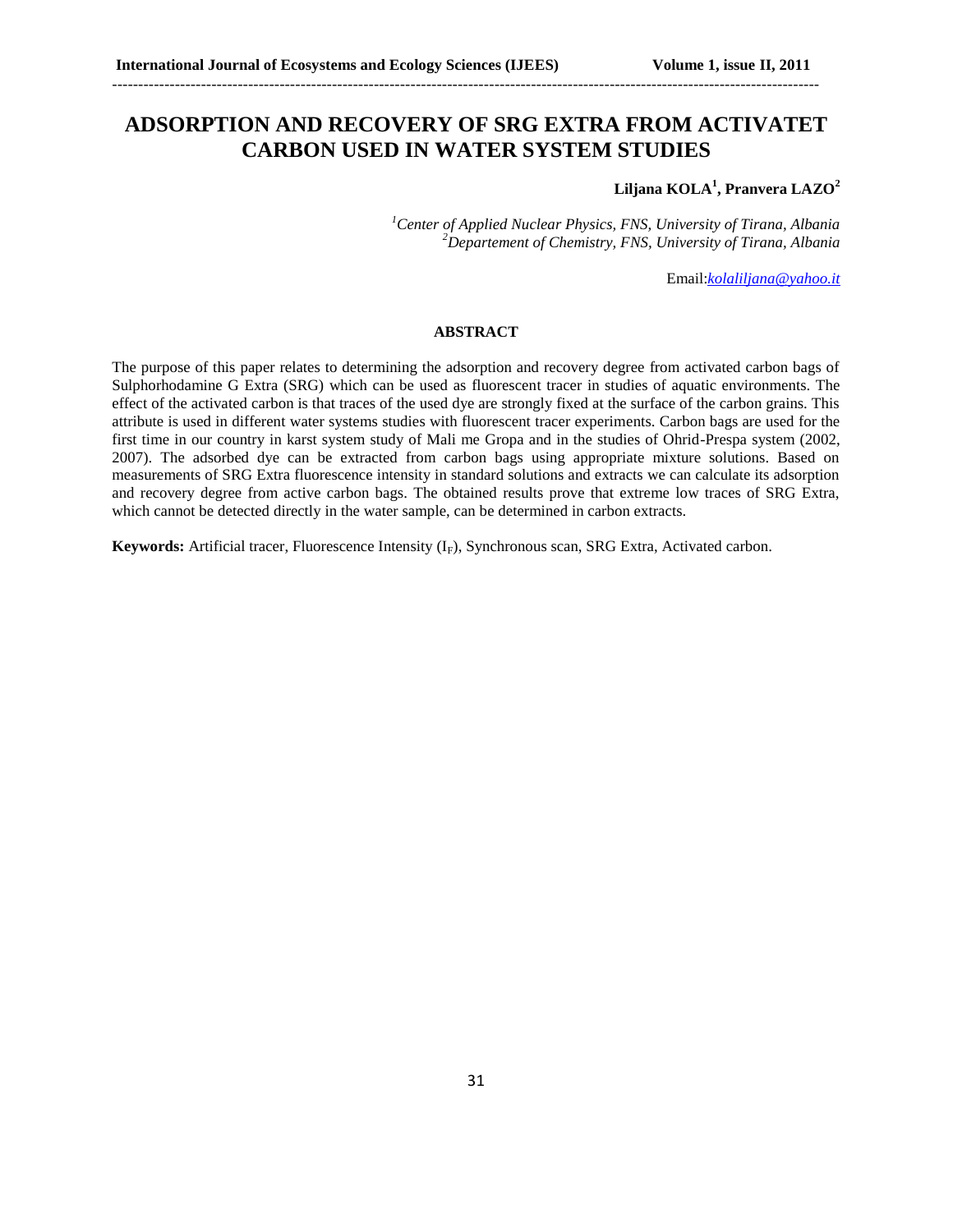### **AIR POLLUTION IN SHKODRA REGION**

---------------------------------------------------------------------------------------------------------------------------------------

### **Florian Mandija<sup>1</sup> , Floran Vila<sup>2</sup> , Edmond Lukaj<sup>2</sup>**

*<sup>1</sup>University of Shkodra, Department of Physics, Shkodër – Albania <sup>2</sup>University of Tirana, Department of Physics, Tiranë – Albania*

*e-mail[: f\\_mandija@yahoo.com](mailto:f_mandija@yahoo.com)*

### **ABSTRACT**

In this paper we have presented detailed results of air pollution over Shkodra region. We have obtained measurement results on number and mass concentration of particulate matter. Measurement campaigns were carried out in several areas; urban centre of Shkodra city, rural areas around this city, places near the perimeter of Shkodra Lake, seashore places of Velipoja (Adriatic Sea), and nearest mountain areas. The principal goal of this study is evaluation of air pollution situation in Shkodra region, and the determination of principal sources of particulate matter in this region. Monitoring results indicate the fact that principal sources in the Shkodra region are; traffic from the nearest roads, combustion activities from Shkodra city and surrounding residential rural centers, combustion activities from residential and commercial activities around the Shkodra Lake and Velipoja beach, biomass burning in rural areas, sea salt from the Adriatic Sea, and residential and touristic activities in mountain areas. Higher concentrations of particulate matter were obtained in urban centre of Shkodra city, whilst lower values were obtained in mountain areas.

**Keywords:** Air pollution, particulate matter, Shkodra region